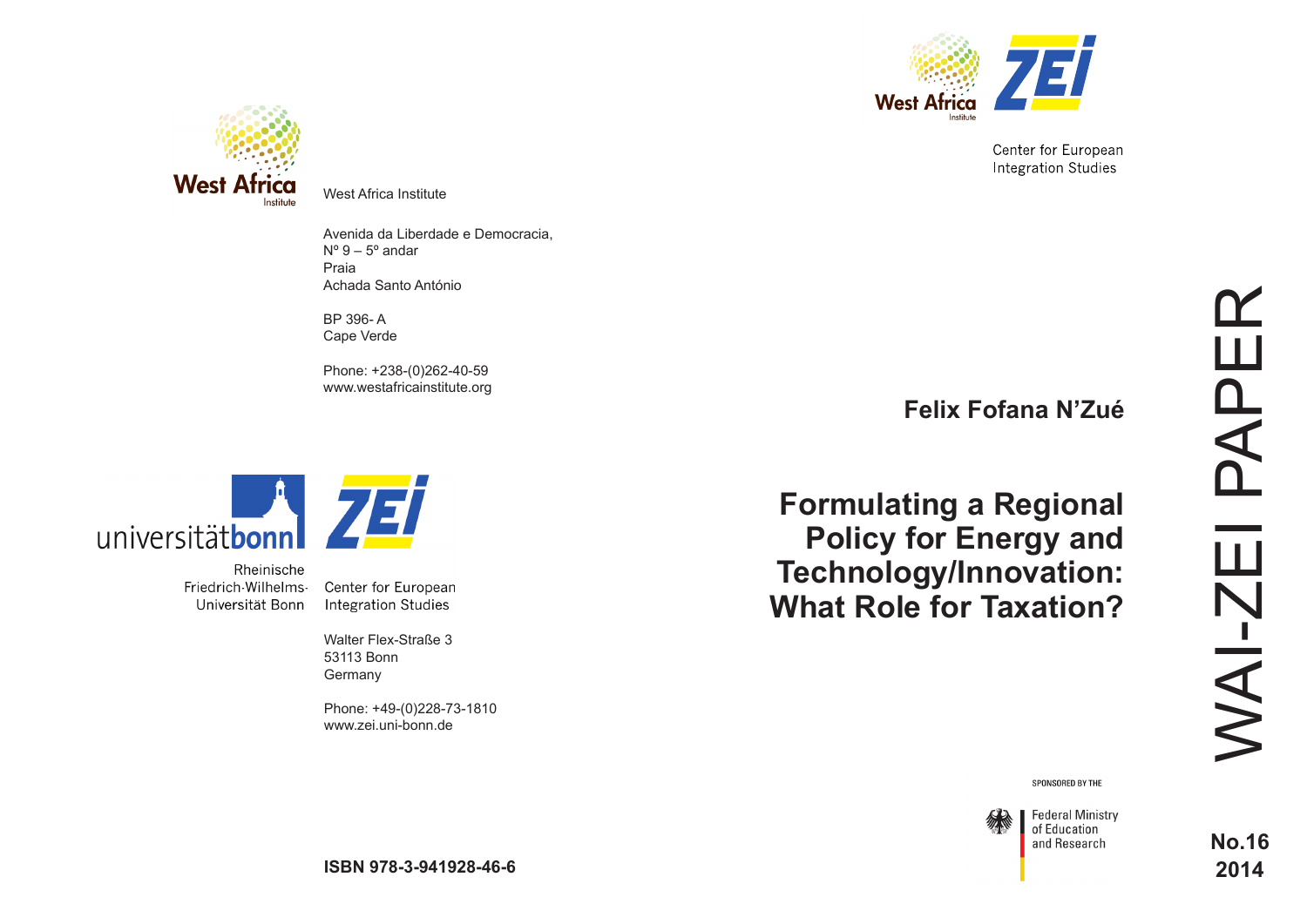# *Felix Fofana N'Zué*

# *Formulating a Regional Policy for Energy and Technology/Innovation: What Role for Taxation?*

# *Introduction*

Energy and technology are at the heart of any serious development strategy. Indeed, energy goes hand in hand with technology and innovation. Energy and technology are at the beginning of mankind and continue to dictate the way mankind live and better its life. Developed countries are those countries that put their available energy to good use through permanent improvement in technology and innovation. From Europe to Asia via Northern America, energy and technology innovation were the instruments used for growth and development. The industrial revolution was made possible because of energy and technology. The world is seeking more and more energy to sustain its livelihood, leading to a race for energy sources which includes fossil fuel sources and non-fossil fuel sources.

Fossil fuel sources include among others, coal, oil, natural gas and petroleum. Most developed countries have made extensive use of these fossil fuels. Emerging economies like China and India are extensively using fossil fuels to produce the energy needed to boost their development. Although an increased awareness of the consequences of the continuous use of fossil fuels energy resources is pushing some countries (mainly developed countries) to look for alternative (renewable) sources of energy, however fossil fuels will continue to supply around 80% of world energy use by 2040 (International Energy Outlook, 2013).

Felix Fofana N'Zué is Manager of the Economic Policy Analysis Unit in the ECOWAS Commission in Abuja, Nigeria. He holds a Master in Applied Economics from the National University of Cote d'Ivoire and a Master of Science in Agricultural Economics from Oklahoma State University as well as a PhD in Agricultural Economics from Oklahoma State University. He has held several positions as a Senior Researcher and Research Manager all over Africa and teaches as a Professor at the University of Cocody in Cote d'Ivoire.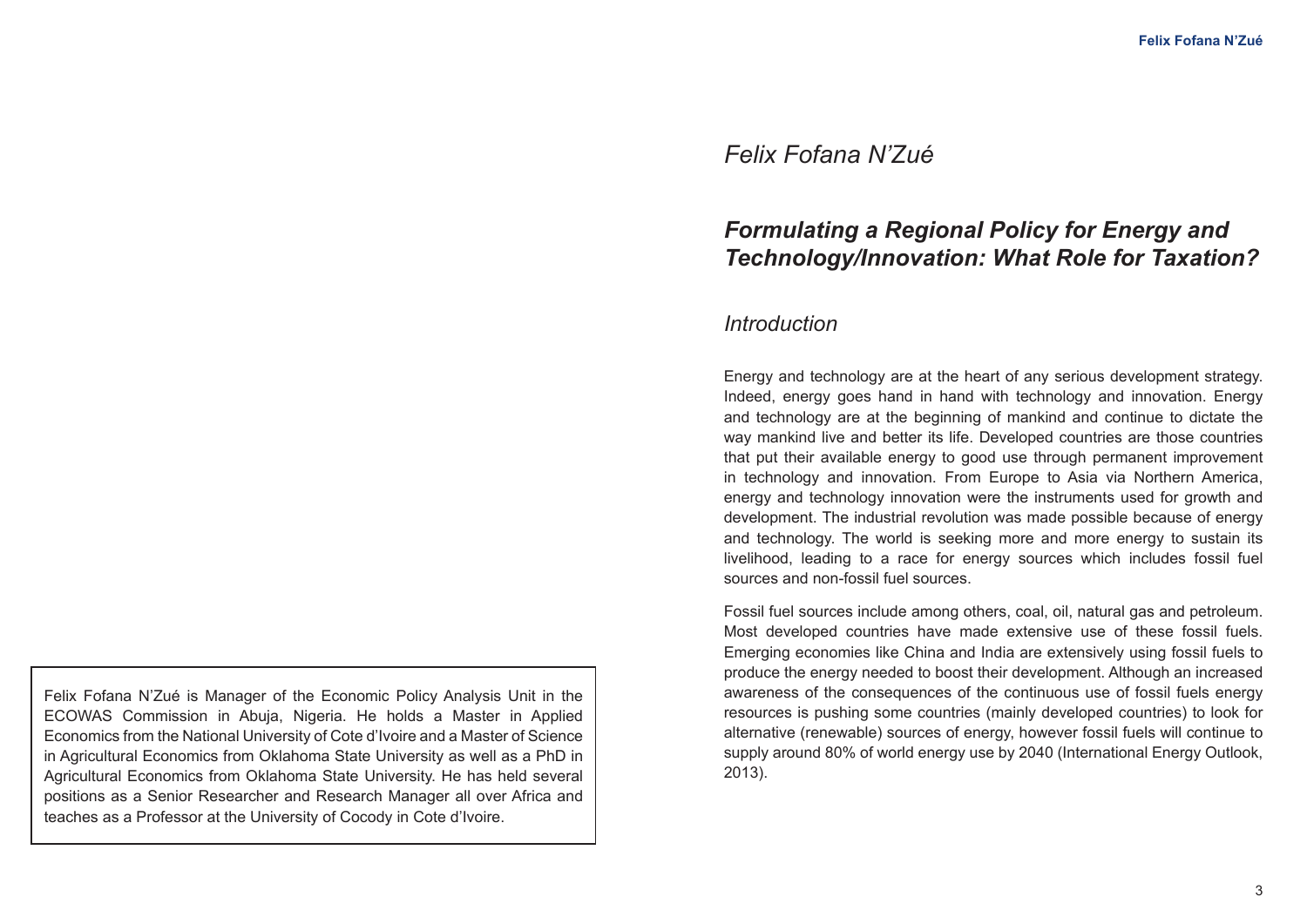By IEO 2013 estimates, the world industrial sector consumes over half of total delivered energy. Indicating the essential role of energy in development and or industrialization (industrialization cannot be thought of without energy consumption and technological innovation). West Africa cannot develop and be industrialized unless it meets the growing needs for energy. Despite the region's rich endowment in natural resources which could be transformed into energy (see below, the list of natural resource endowment in West Africa) and make it a hub of prosperity in sub-Saharan Africa, countries in this region are among the poorest in the world.

### **Table 1: List of West African Countries and their respective Natural Resource endowments1 .**

| Country                | Renewable Natural<br>resources                      | Non-Renewable Natural<br>Resource                                                                                                       |
|------------------------|-----------------------------------------------------|-----------------------------------------------------------------------------------------------------------------------------------------|
| <b>Benin</b>           | Water1 (25 cu Km), Arable<br>land2 (23.53%), Timber | Small offshore oil<br>deposits,<br>limestone, marble.                                                                                   |
| <b>Burkina</b><br>Faso | Water (17.5 Cu Km), Arable<br>land (17.66%)         | Manganese, limestone, marble;<br>small deposits of gold, antimony,<br>copper, nickel, bauxite, lead,<br>phosphates, zinc, silver, Salt. |
| Cape<br>Verde          | Water (0.3 Cu Km), Arable<br>land (11.41%), fish    | Salt, basalt rock, limestone,<br>kaolin, Clay, gypsum.                                                                                  |

1 This list is not exhaustive. Regarding Benin: Long-term average water availability for a country in cubic kilometers of precipitation, recharged ground water, and surface inflows from surrounding countries. Values have been adjusted to account for overlap resulting from surface flow recharge of groundwater sources. Total renewable water resources provides the water total available to a country but does not include water resource totals that have been reserved for upstream or downstream countries through international agreements. Note that these values are averages and do not accurately reflect the total available in any given year. This measures the percentage share of total land area, that is cultivated for crops like wheat, maize, and rice that are replanted after each harvest; it excludes land cultivated for crops like citrus, coffee, and rubber that are not replanted after each harvest, land under flowering shrubs, fruit trees, nut trees, and vines (permanent crops) also excludes any land not arable permanent meadows and pastures, forests and woodlands, barren land, etc.

| Cote<br>d'Ivoire         | Water (81 Cu Km), Arable<br>land (10.23%), Timber,<br>hydro-power | Petroleum, natural gas,<br>diamonds, manganese, iron ore,<br>cobalt, bauxite, copper, gold,<br>nickel, tantalum, silica and sand,<br>clay.   |
|--------------------------|-------------------------------------------------------------------|----------------------------------------------------------------------------------------------------------------------------------------------|
| <b>The</b><br>Gambia     | Arable land (27.88%), fish                                        | Clay, silica and sand, titanium, tin<br>and zircon.                                                                                          |
| Ghana                    | Arable land (17.54%), timber,<br>fish, rubber, hydro-power        | Industrial diamonds, bauxite,<br>gold manganese, Zinc, Nickel,<br>Petroleum, Silver, Salt, limestone.                                        |
| Guinea                   | Arable land (4.47%), Water<br>(226 Cu Km), hydropower,<br>fish    | Bauxite, iron ore, diamonds, gold,<br>uranium, Salt.                                                                                         |
| Guinea-<br><b>Bissau</b> | Arable land (8.31%), Water<br>(31 Cu Km), fish, timber,           | Phosphates, bauxite, unexploited<br>deposits of petroleum, clay,<br>bauxite and Limestone.                                                   |
| Liberia                  | Arable land (3.43%), Water<br>(232 Cu Km), timber,                | Iron ore, diamonds, gold,<br>hydropower.                                                                                                     |
| Mali                     | Arable land (3.76%), Water<br>(100 Cu Km), Hydropower.            | Gold, phosphates, kaolin, salt,<br>limestone, uranium, mineral<br>deposits unexploited: bauxite,<br>iron ore, manganese, tin, and<br>copper. |
| Niger                    | Arable land (11.43%), Water<br>(33.8 Cu Km)                       | Uranium, coal, iron ore, tin,<br>phosphates, gold, petroleum.                                                                                |
| Nigeria                  | Water (286 Cu Km), Arable<br>land (33.02%)                        | Natural gas, petroleum, tin,<br>columbite, iron ore, coal,<br>limestone, lead, zinc,                                                         |
| Senegal                  | Arable land (12.51%), Water<br>(39.4 Cu Km), fish,                | Phosphates, iron ore.                                                                                                                        |
| <b>Sierra</b><br>Leone   | Arable land (7.95%), Water<br>(160 Cu Km)                         | Diamonds, titanium ore, bauxite,<br>iron ore, gold, chromite.                                                                                |
| Togo                     | Arable land (44.2%)                                               | Phosphates, limestone, marble.                                                                                                               |

Source: https://www.cia.gov/library/publications/the-world-factbook/fields/2201.html#213.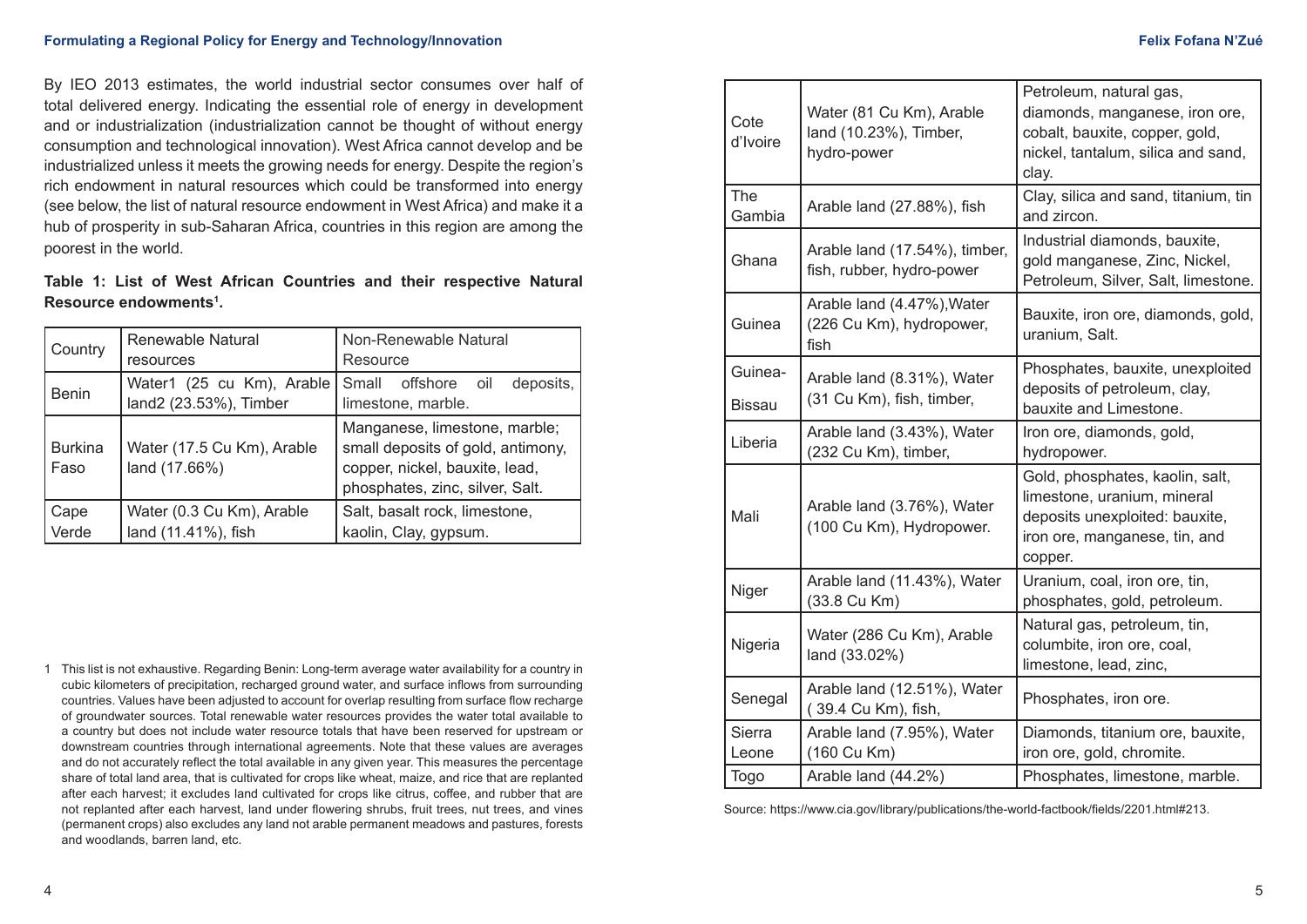Poverty is rampant in the region and access to electricity is around 30%. West Africa is seriously challenged with accessibility to energy and energy security when it is available. Having recognized the essential role of energy in the development process and being aware of the region's rich endowment in natural resources that could be used for energy production, the Economic Community of West African States (ECOWAS) has identified energy production as a priority area for intervention. To materialize this political declaration several actions were taken<sup>2</sup> with the view to resolving the energy deficit.

Despite these actions, the region remains challenged in energy production and utilization. There is therefore a need to better understand the political economy of regional energy as well as technology policy formulation and explore ways to improvement, including as well as the possible roles that taxation could play, if any, at national and regional levels. The rest of the paper is organized as follows: the next section presents Energy Access in ECOWAS member States. Section 3 sheds light on existing institutional frameworks (at national and regional levels) for energy production and utilization in West Africa. Section 4 presents the region's efforts in regional policy formulation for both energy and technology/innovation. Section 5 looks at taxation provisions in the regional energy policy. Section 6 concludes the paper.

# *Energy Access in ECOWAS Member States*

Energy is known as a development trigger. Unfortunately, access to it in Africa in general and in ECOWAS member States in particular, has been very poor. Indeed, data from the ECOWAS Centre for Renewable Energy and Energy Efficiency (ECREEE) show that in 2009 only 31% of populations living in urban areas in the ECOWAS member States have access to energy. This rate decreases to 11% in rural areas. Hence, 58% of the ECOWAS population does not have access to energy despite the rich endowment of the region in energy sources. This situation is well depicted in the figure below.



Source: ECREEE, 2012.

The figure above gives a broad picture of the situation in ECOWAS Member States. However, there are country peculiarities. Indeed, not all countries are at the same level when it comes to energy access. Some countries could be considered as having high level access to energy. These are countries where access is above 30%. They include Cape Verde, Cote d'Ivoire, Ghana, Nigeria and Senegal. In these countries, around 38% of the urban population and about 13% of the rural population have access to energy leaving 49% of the population without access to energy (see figure below).

<sup>2</sup> The establishment of the West African Power Pool System (WAPP) in December 1999. A meeting of the Regional Multi-sector Group (Bamako, May 2005) led to the adoption by ECOWAS-UEMOA Heads of State (Niamey, January 2006) of a strategy to improved access to energy services. An ECOWAS Energy protocol (ECOWAS 2003) was Drafted and adopted. An ECOWAS Centre for Renewable Energy and Energy Efficiency (ECREEE) was established in 2010.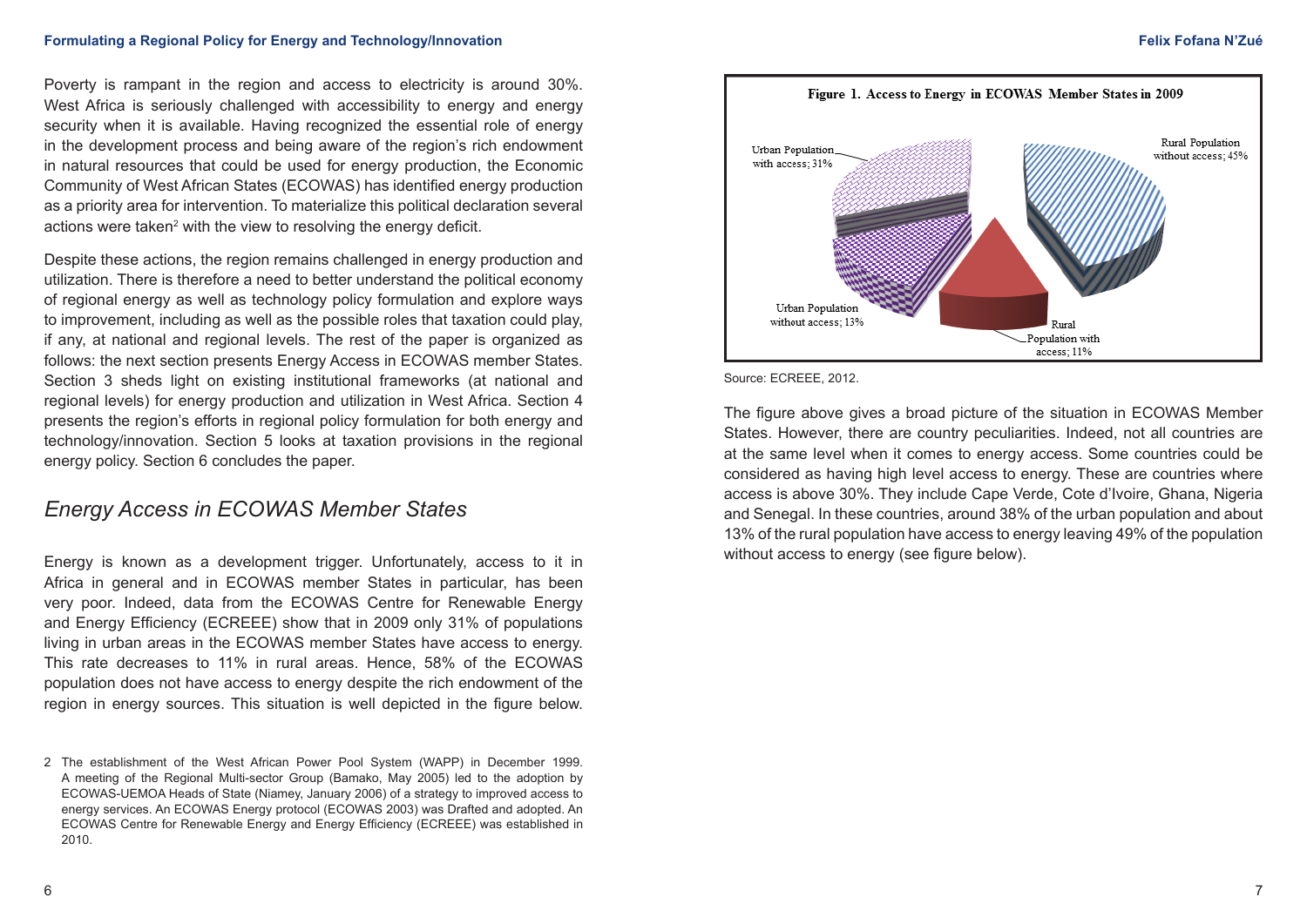

#### Source: ECREEE, 2012.

Apart from the above countries considered as high level access, the remaining countries have very low access level. Indeed, only 15% of the urban population and 3% of the rural population have access to energy leaving the great majority of the population, about 92%, without access to energy (see figure below). This is appalling if we consider the richness of the region in term of energy resources.

The above picture of energy access in ECOWAS is a telling indication of the challenges that ECOWAS countries are confronted with. These challenges are multi-fold and include challenges of energy poverty, energy security and challenges associated with climate change.



Source: ECREEE, 2012.

# *Institutional framework for Energy Production and Utilization in West Africa.*

The energy challenge is well recognized in West African countries. Most of these countries strive to setup an institutional framework for energy production and utilization. This is illustrated by the existence of a dedicated ministry to energy affairs. In most cases, the Ministry in charge of energy is associated with other ministries including Mines, Economy and Finance, Trade etc. The table below provides a synthesis of the institutional framework for the production and utilization of energy in selected West African countries. The involvement of so many ministries could be detrimental to the development of the sector. Indeed, the diversity of actors/players in the energy sector at times renders the task of coordination and effective implementation of policies difficult. This is so because the concerns/interests of each actor or player within the group may differ. Actors are sometimes moved by political interests and not by the ´Common Good`. It is therefore of great importance that regulatory texts that take into account the peculiarities of the countries are drafted, adopted and enforced.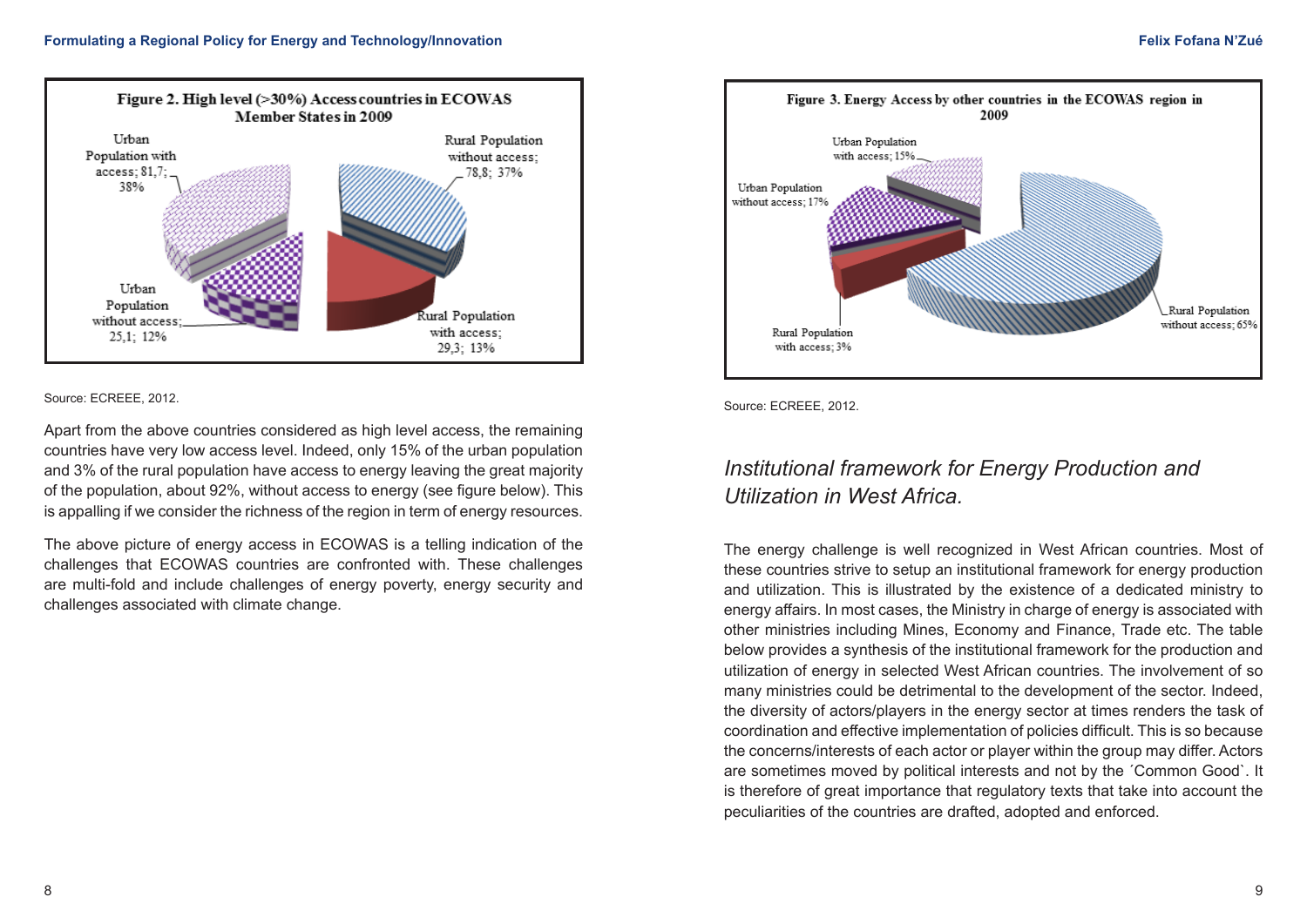### **Table 2: List of key actors in the Energy sector in ECOWAS Member States**

| Country                | <b>Key Actors</b>                                                                                                                                                       |  |
|------------------------|-------------------------------------------------------------------------------------------------------------------------------------------------------------------------|--|
| <b>Benin</b>           | Ministry of Mines, Energy and Hydraulics, Ministry of trade<br>industry and employment and Ministry of Agriculture.                                                     |  |
| <b>Burkina</b><br>Faso | Ministry of energy; Ministry of Finance; Ministry of Trade.                                                                                                             |  |
| Cote<br>d'Ivoire       | The Ministry of Mines and Energy for fossil energy, the Ministry<br>of Environment for the wood-based energy and the Ministry of<br>Economic Infrastructure.            |  |
| Ghana                  | Ministry of Energy, Ministry of Finance and Ministry of<br>Environment.                                                                                                 |  |
| Liberia                | Ministry of Lands, Mines and Energy.                                                                                                                                    |  |
| Niger                  | Ministry of Mine and energy; Ministry of Environment and<br>Ministry of Trade.                                                                                          |  |
| Nigeria                | Energy Commission of Nigeria.                                                                                                                                           |  |
| Senegal                | Ministry of Energy, Ministry of Finance.                                                                                                                                |  |
| <b>Sierra</b><br>Leone | Ministry of Energy and Water Resources, Ministry of Agriculture<br>Forestry and Food Security, Ministry of Lands and Environment<br>and Ministry of Trade and Industry. |  |
| Togo                   | Ministry in charge of the economy and development. Ministry<br>of Finance; Ministry in charge of energy; Ministry in charge of<br>environment and forest resources.     |  |

It appears from the above table that most countries are interested first in providing access to energy for their population. In general, it is via traditional energy sources. Only in a few cases, renewable energy is mentioned. The table below gives a clear idea of the extent to which renewable energy is integrated into policy documents in ECOWAS member states as of 2011. From the table we observe that when it comes to renewable energy only five countries have a policy, out of which only two have a renewable energy law. Although, renewable

energy is mentioned in the energy policies of seven countries, it does not imply that concrete actions are actually taken. It could just be a declaration of good will.

**Table 3. Level of Renewable energy integration into policy documents in 2011.**



At the regional level, the institutional framework consists of 4 main institutions: the ECOWAS Centre for Renewable Energy and Energy Efficiency (ECREEE), the West African Power Pool (WAPP), The ECOWAS Regional Electricity Regulatory Authority (ERERA) and the West African Gas Pipeline (WAPCo).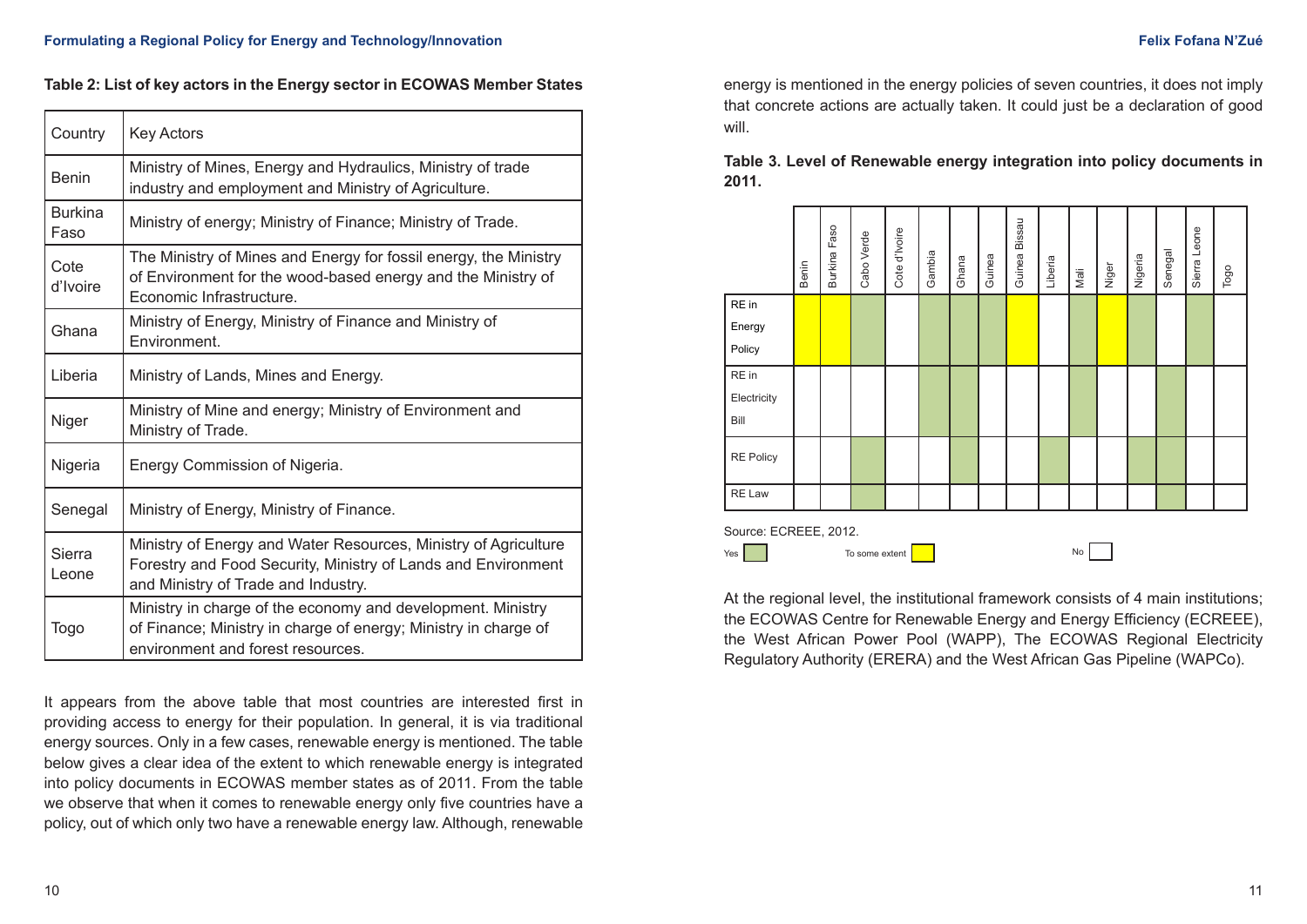## *The ECOWAS Centre for Renewable Energy and Energy Efficiency (ECREEE)*

ECREEE is a specialized agency tasked with promoting the establishment of a regional market for renewable energy (RE) and energy efficiency (EE). It acts as an independent body but within the legal, administrative and financial framework of ECOWAS. The Centre was established in 2010<sup>3</sup> with the support of ECOWAS, the Governments of Austria and Spain and key technical assistance of the United Nations Industrial Development Organization (UNIDO). The setting up of ECREEE followed an increased awareness of the need for linking energy efficiency and renewable energy (Vilar, 2012). The ECREEE Secretariat is based in Praia; The objectives of the Center are:

- To promote sustainable development in West Africa by improving access to modern energy services, energy security and climate change mitigation through the use of RE&EE.
- To create an enabling environment for regional RE&EE markets by mitigating various barriers for the dissemination of green energy technologies and services.

## *The West African Power Pool (WAPP)*

The WAPP is in charge of developing an integrated bulk power supply market for 14 ECOWAS countries (Cape Verde is not connected to the continent)<sup>4</sup>. Its headquarters in Benin, the WAPP<sup>5</sup> is tasked with the (i) monitoring of the development of the national electric power sector in ECOWAS member states with the view to alerting countries of the risks of performance deficiencies and to provide them with corrective measures; (ii) periodically analyzing the economic and technical viability of cross-border electricity trading arrangements among Transmission Using Members; (iii) facilitating the development of technical norms and standards for the collection and treatment of useful information for

- 3 *Regulation C/REG.23/11/08 establishing the ECREEE, the Regional Centre for Renewable Energy and Energy Efficiency based in Praia, Cape Verde.*
- 4 *West African Power Power Pool*. [Online] Available at: [www.ecowapp.org.](http://www.wapp.org)
- 5 Articles of Agreement of the West African Power Pool Organization and Functions (October 2005) defining the compulsory character of regional power projects. The WAPP has been created in 2006 and is based in Cotonou – Benin.

the efficient operation of the national and interconnected electric networks; and (iv) supporting and monitoring the technical performance of the electricity utilities.

## *The ECOWAS Regional Electricity Regulatory Authority (ERERA)*

ERERA is the regional regulatory authority for cross-border electricity interconnections in West Africa<sup>6</sup>. This came about as the manifestation of the desire of ECOWAS Member States for electricity interconnections through the joint implementation and sharing of energy resources of the region. This desire materialized through the adoption of an Energy Protocol, designed to put in place the appropriate legal and institutional environment for the development of the electricity sector of West Africa.

Within the framework of the Energy Protocol and the West African Power Pool Program (WAPP), the Member States of ECOWAS, in January 2008 established, the ECOWAS Regional Electricity Regulatory Authority (ERERA)<sup>7</sup> as a specialized institution of ECOWAS. ERERA's main objective is to ensure the regulation of interstate electricity exchanges and to give appropriate support to national regulatory bodies or entities of the Member States. ERERA's governance structure is provided by Council Regulation C/REG.27/12/07 of 15th December 2007 on the Composition, Organization, Functions and Operations of the Authority. Its headquarter is located in Accra, Ghana

The main missions and objectives of ERERA include the following:

- Regulation of cross-border electricity connections and trading among ECOWAS member states; Establishment of clear and transparent tariff setting methodology for regional power pooling.
- Facilitating the setting up of regulatory and economic environment for the development of the regional market.
- 6 *ECOWAS Regional Electricity Regulatory Authority*. [Online] Available at. http://www.erera. arrec.org/.
- 7 *Regulation C/REG.27/12/07 on the Composition, Organization, Functions and Operation of the ECOWAS Regional Electricity Regulatory Authority. Supplementary Act A/SA.2/1/08 establishing the ECOWAS Regional Electricity Regulatory Authority ERERA, which is constituted and based in Accra – Ghana since 2007.*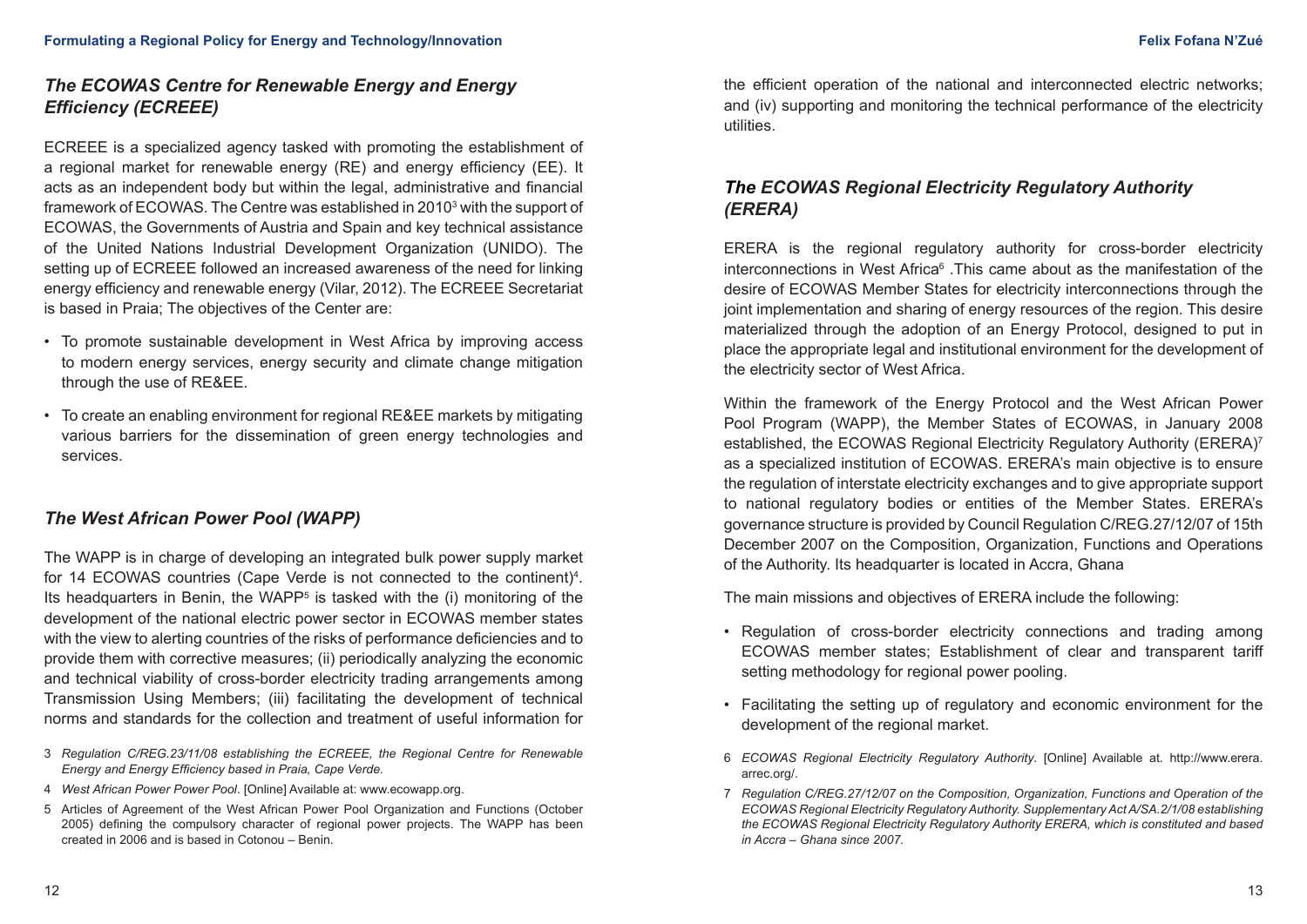- Technical regulation of the regional power pooling and monitoring of regional market operations.
- Assisting the ECOWAS Commission in defining the strategy for the regional energy policy.
- Establishing effective dispute resolution methods among regional market participants.
- Assisting national regulatory bodies in ECOWAS with capacity building and technical issues upon request.

## *The West African Gas Pipeline Company limited (WAPCo)*

The WAPCo is a limited liability company that owns and operates the West African Gas Pipeline (WAGP) under the auspices of ECOWAS. The company has its headquarters in Accra, Ghana, with an office in Badagry, Nigeria, and field offices in Cotonou (Benin), Lomé (Togo), Tema and Takoradi, both in Ghana. WAPCo is a joint venture between public and private sector companies from Nigeria, Benin, Togo and Ghana.

The company's main mandate is to transport natural gas from Nigeria to customers in Benin, Togo and Ghana in a safe, responsible and reliable manner, at prices competitive with other fuel alternatives. WAPCo is owned by Chevron West African Gas Pipeline Ltd (36.7%); Nigerian National Petroleum Corporation (25%); Shell Overseas Holdings Limited (18%); Takoradi Power Company Limited (16.3%), Société Togolaise de Gaz (2%) and Société BenGaz S.A. (2%). The West African Gas Pipeline Authority based in Abuja is the regulatory body for WAPCo.

# *ECOWAS' Energy and Science, Technology/Innovation Policies*

## *ECOWAS' Energy Policy*

The ECOWAS energy policy was set to motion at the beginning of the 1980's when the ECOWAS Heads of States identified the need for a more pragmatic approach to the fight against energy poverty by taking major decisions on the regional energy program (ECREEE, 2012). Indeed, the ECOWAS Heads of States adopted the regional Energy Policy on May 29, 1982<sup>8</sup> (ECOWAS 1982). The Regional Policy had among others the following objectives:

- Establish by law in every member state a body within the machinery of government to be charged with the responsibility for coordinating and supervising all energy functions and activities within each state.
- Mount a concerted short, medium and long term program on energy by pooling together, through the avenue of viable institution and mechanism, the professional expertise already available within the Community with a view to tackling jointly all aspects of the Energy Equation which is prevalent throughout the ECOWAS Region.
- Forge closer and more regular interaction among energy professionals of all the Member States in order to enhance the sharing of experience in terms of actions already taken and to conduct more incisive prognosis in terms of actions contemplated.
- To harmonize the terms of trade and technical cooperation in the energy field between the member States of the community and the outside world and seek a remedy to the current energy crisis through a reordering of the political economies of Member States so as to serve essentially the interest of ECOWAS citizens.

Having set the tone for a regional energy policy, on December 1999, the Authority of Heads of States and Government, at their 22<sup>nd</sup> session, in recognition of the

<sup>8</sup> *A/DEC/ 3/5/82 Decision of the Authority of Heads of States and Government of the Economic Community of West African States relating to the ECOWAS Energy Policy.*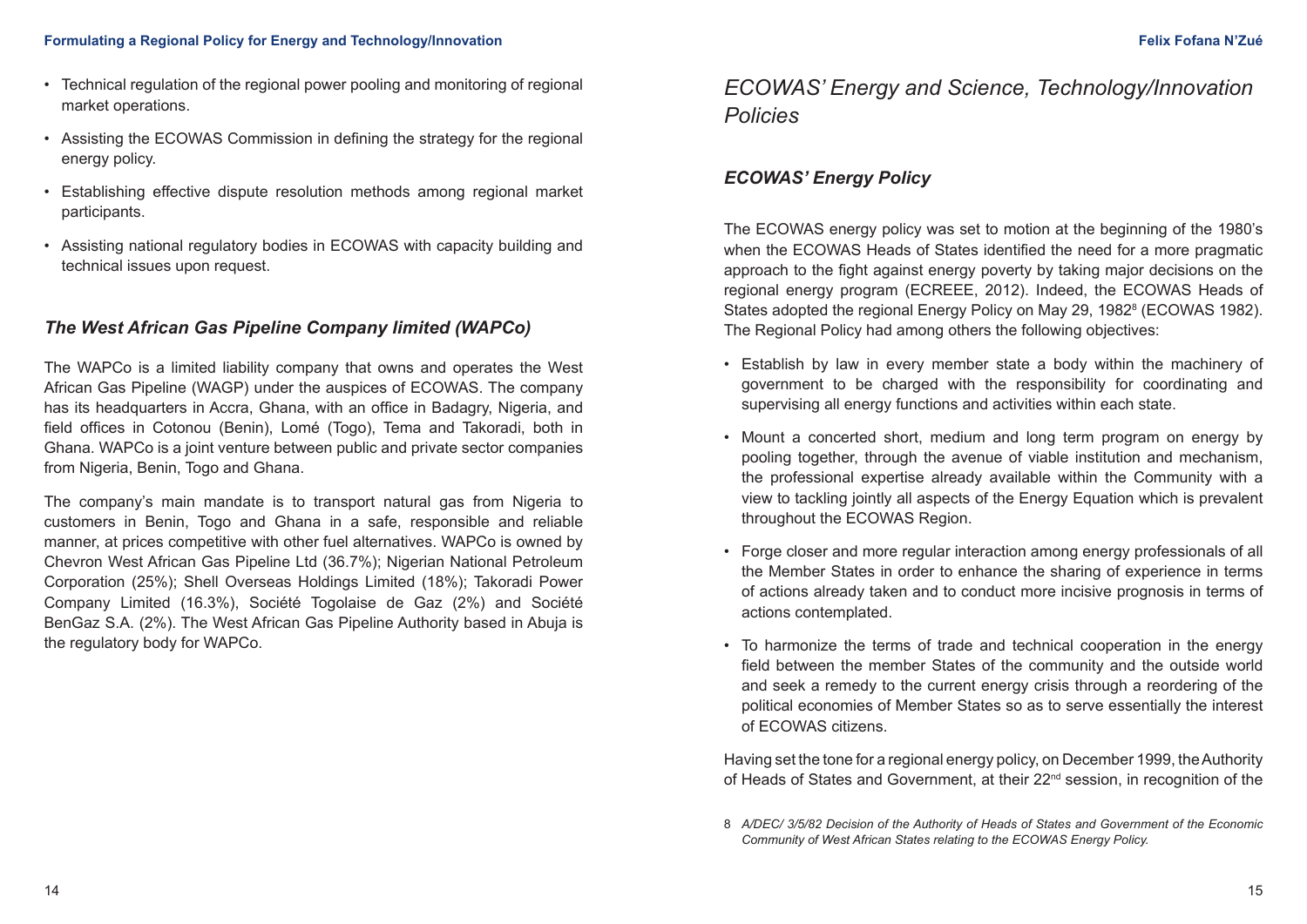growing energy deficit in the ECOWAS region, adopted a decision to establish the West African Power Pool (WAPP). This decision, together with the energy crisis that the region has been facing in recent years, added to the belated awareness of the critical role of energy in socioeconomic development and hence, triggered the design of a regional policy. This was followed in January 2003 by the adoption of the ECOWAS Energy Protocol and later on by the adoption of the ECOWAS Generation and Transmission Master Plan (January 2006); and that of a Supplementary Act establishing a regional regulator to ensure open and transparent energy trade in West Africa (January 2008).

This awareness afforded the drafting and adoption in 2006 (in Niamey) of a White Paper for a regional energy policy with three objectives: i) Reinforce regional integration by pooling good practices, exchanges of experience to strengthen capacity building; ii) Promote the harmonization of political and institutional frameworks so as to include energy access as a key national priority for ensuring human development and achieving the MDGs; iii) Develop, on the basis of national policy frameworks, coherent energy programs geared towards poverty reduction in rural and peri-urban areas and the achievements of the MDGs. These objectives are backed by a regional action plan with the following components: a) Capacity building of public and private sector actors; b) Supporting formulation and implementation of investment programs to expand energy access (soft loans, grants, private sector investment…); c) Exchanging, promoting and disseminating best practices (Knowledge Management); d) Promoting local production of energy goods and services;

Moreover, leaders of the Economic Community of West African States (ECOWAS) have now an increased consciousness of the need to augment the use of renewable energy resources if they are to achieve the goals for increased energy access and energy security. This consciousness led them to adopt in October 2012 two complementary regional policies on energy; the ECOWAS Energy Efficiency Policy (EEEP) and the ECOWAS renewable energy Policy (EREP). This was done keeping in mind not only the MDG but also the three targets of the Sustainable Energy for All Initiative (SEFA)<sup>9</sup>. Let's look at each of these policies.

### *The ECOWAS Energy Efficiency Policy (EEEP)*

What are the main features of this policy? The following objectives are led out in the ECOWAS Energy Policy (ECREEE, 2012a):

- Phase out inefficient incandescent lamps by 2020.
- Reduce losses in electricity distribution, from the current range of 15% to 40%, to under 10% by 2020.
- Achieve universal access to safe, clean, affordable, efficient and sustainable cooking for the entire population of ECOWAS, by 2030.
- Establish an ECOWAS Technical Committee for Energy Efficiency Standards and Labeling, and adopt initial region-wide standards and labels for major energy equipment by end 2014.
- Create instruments for financing sustainable energy, including carbon finance, by the end of 2013.
- By 2015, begin implementation in each ECOWAS country of at least one of the priority initiatives.
- By 2016, implement measures that free 2 000 MW of power generation capacity.

To achieve the above objectives, the policy seeks i) to harmonize the policy, legal and regulatory framework of energy efficiency for the ECOWAS region, including energy efficiency labels and standards. It is said that ECOWAS will support Member States in adopting national energy efficiency targets and action plans. Policies will be designed to be gender responsive, and will aim at encouraging private investment, so as to create a regional market and regional manufacturing capacity for energy efficient technologies. Energy efficiency policies will be linked to the ECOWAS Policy on Renewable Energy. ii) The coordination of capacity building at the regional level to create the necessary institutional and human skills to implement energy efficient technologies. Exchange of experience will facilitate the dissemination of lessons learned and best practices, for both public and private actors. iii) The policy will strive to raise awareness for energy users and the multiple decision makers in the design, purchase and maintenance of energy using equipment, from the simple cook stove to complex industrial systems. The ECREEE Observatory for

<sup>9</sup> Ensuring universal access to modern energy services; doubling the rate of improvement in energy efficiency; and doubling the share of renewable energy in the global energy mix.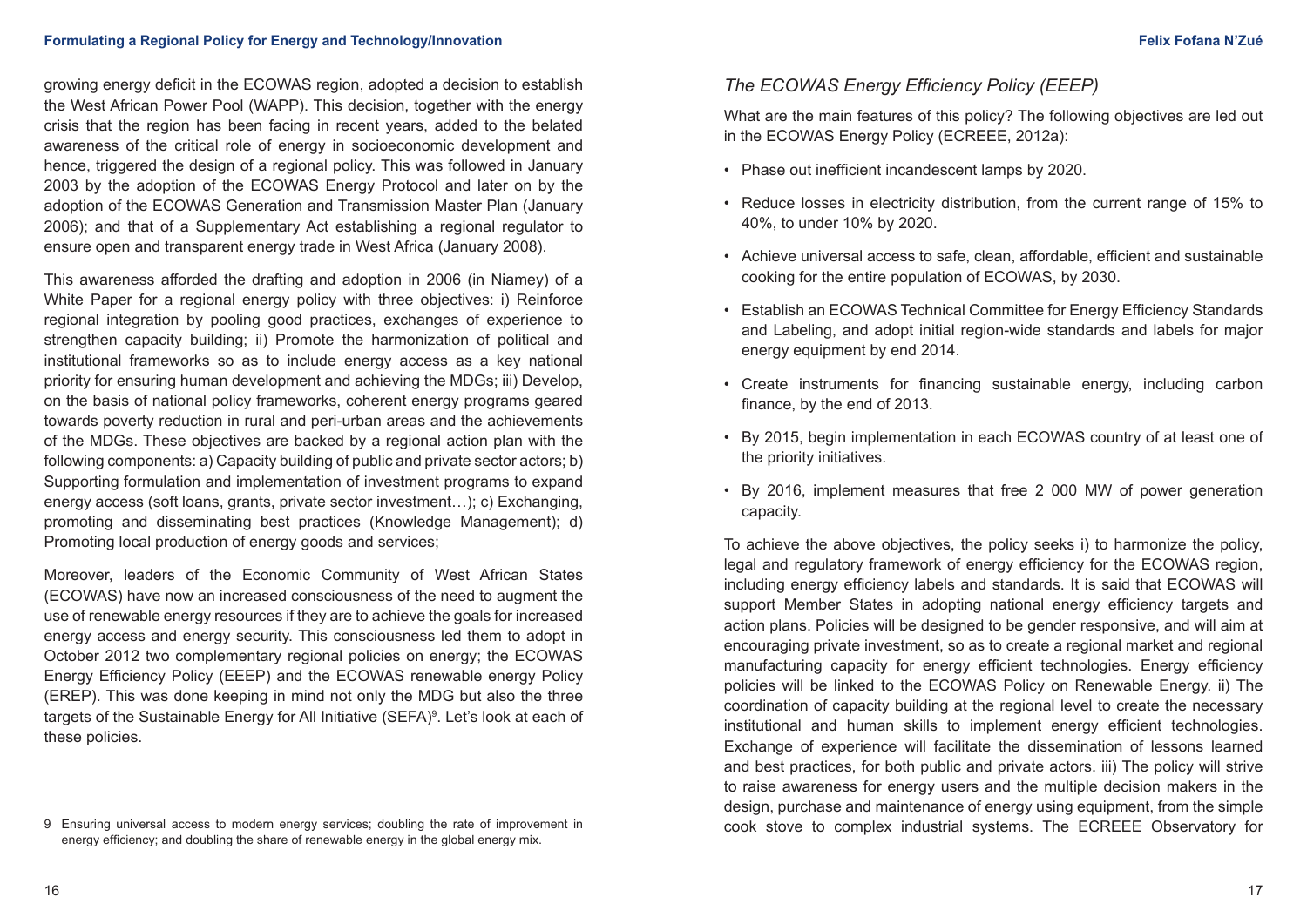Renewable Energy and Energy Efficiency (EORE) will serve as a storehouse for information on energy efficiency technologies, potentials, investments and business contacts. iv) Finally, the policy will look for financial instruments to allow users to pay for energy efficient equipment through future energy savings.

This energy efficiency policy is also backed by an Action Plan based on five flagship energy initiatives, each including policy, capacity building, awareness raising and financing elements. The Action Plan can be summarized as follows:

- a. An Initiative on Efficient Lighting to phase out inefficient incandescent lamps, and replace them with high efficiency lamps.
- b. Achieving High Performance Distribution of Electricity, by reducing commercial and technical losses in electricity distribution systems.
- c. Safe, Sustainable and Affordable Cooking to ensure that the entire ECOWAS population has access to clean and efficient stoves, with an assured supply of adequate fuels.
- d. Standards and Labeling Initiative to create a regional harmonized system of energy standards and energy efficiency labels.
- e. Finance for sustainable environmental finance instruments for Green House Gases emissions reductions through Kyoto, NAMAs and voluntary markets, for ozone depleting substances through the Montreal Protocol, etc. - to support regional projects on energy efficiency and renewable energy.

### *The ECOWAS Renewable Energy Policy (EREP)*

What are the main features of this policy? The policy sets up objectives for different targets (ECREEE 2012b) thus, at the regional level, it seeks to mobilize medium and large sized renewable energy (RE) options that could in the long term reduce the need for environmental adverse energy sources like coal and uranium.

At the national level, the policy seeks to assist and secure the mobilization of medium sized RE options which are cheaper and which help reducing durably the use of fossil fuel in power generation or/and enabling an increase of the overall power capacity alleviating the possible up-coming supply shortages

due to the delays in the major regional strategies. It also seeks to promote a conducive regulatory and financial framework enabling the private sector to invest in the energy sector.

At off-grid level, the objective of the policy is to create the conditions for a real market for robust decentralized solutions that are affordable for the local rural population with a low purchase power.

At the household level, the policy intends to support national sustainable management of forests and savannah woodlands, promote an efficient use of domestic energy (fuel wood as well as gas and kerosene) through the regional policy for energy efficiency. It also seeks to promote productive or energy savings solar applications such as solar drier and solar water heater through information and sensitization activities. And finally, to promote the emergence of a market for solar lamps, to create opportunities for regional mass production.

### *ECOWAS' Technology/Innovation Policy*

Unlike the regional energy policy, it was rather the various symposia and international conferences organized by the UNESCO in the early 1960's that triggered the national consciousness on policy in science, technology and innovation. These include but are not limited to the International Conference on the Organization of Research and Training in Africa in 1964 in Lagos, Nigeria ; The symposium on science and research management policy in 1967 in Yaounde, Cameroon and the regional symposium on the use of science and technology for development in Africa in 1970 in Ethiopia etc.

Following the recommendations of the various conferences, several countries have set up dedicated institutions for scientific research.

Regional organizations in Africa have realized that the continent cannot achieve any serious development without substantial investment in building capacity for science, technology and innovation. The ECOWAS called for the first ever Conference of Ministers in charge of Science and Technology in 2004 to draft a framework document for science and technology. This high level conference recommended equipping the ECOWAS with a viable policy on science and technology for the development of agriculture, transport and communications,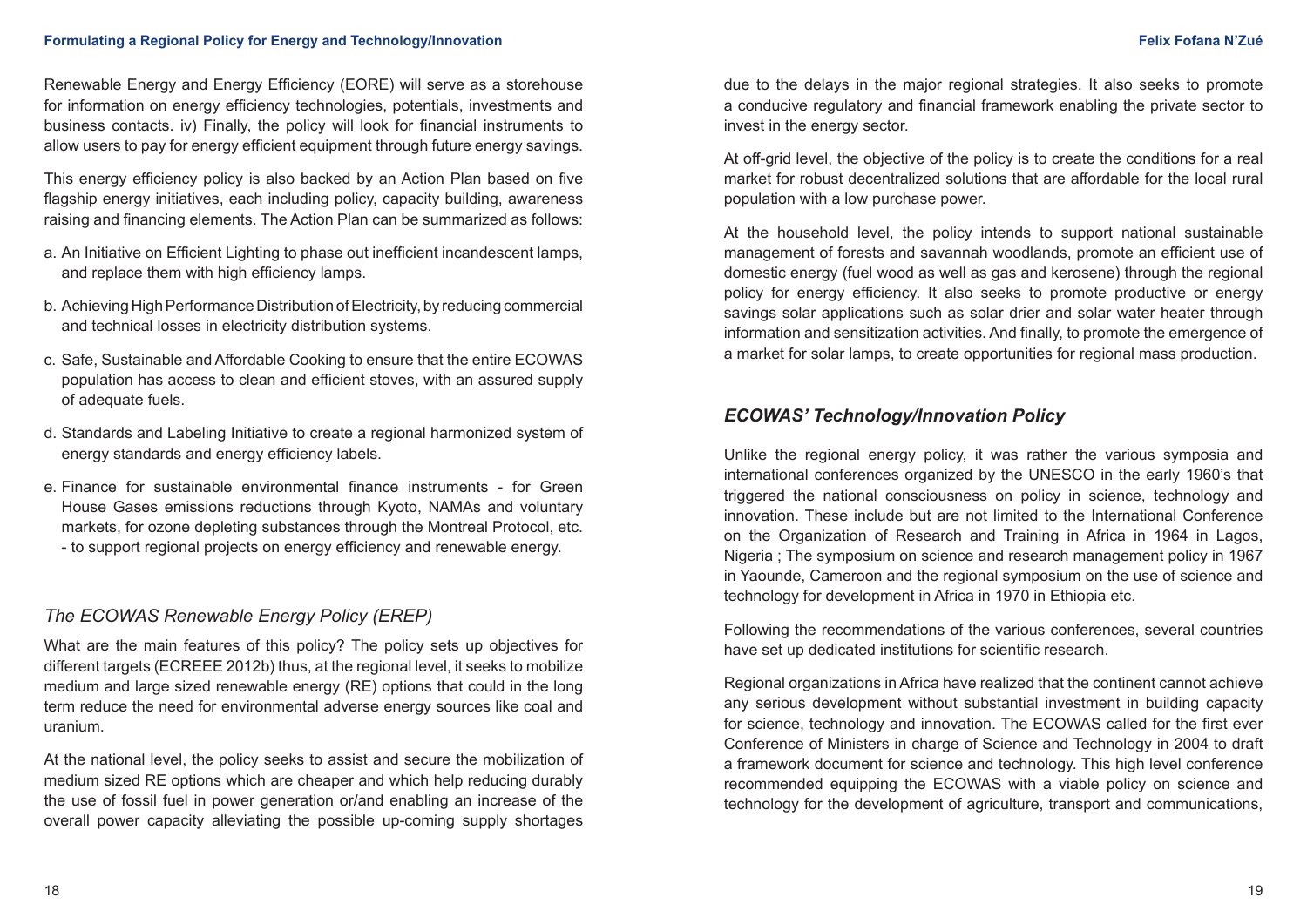industry, health, energy, education, human resources as well as the preservation of the environment.

A situation analysis in the member states reveals, for various reasons, a very low contribution to socioeconomic wellbeing. These reasons include among others (ECOWAS 2013):

- The lack of a National Policy document on science and technology in most member states.
- Institutional and organizational failures in the member states.
- Lack of synergy and coherence between the vision and the various research activities.
- Very low investment in Research and Development. (about 0,34% of GDP in 2008 when emerging economies are at above 1% the recommended Africa Union Threshold).

From the situation analysis, it appeared critical to undertake specific actions that would feed in the regional policy on science technology and innovation. These actions included among others:

- Develop and implement a policy for science, technology and innovation in each member state.
- Improve the institutional framework for the management of science technology and innovation.
- Establish a mechanism for the enhancement of research outputs.
- Improve bilateral, regional as well as multilateral cooperation between research institutes, universities and industries.

The ECOWAS policy on science, technology and innovation has the following main objectives:

• Develop and implement a policy for science, technology and innovation in each member state.

- Strengthen the financial capacities of science and technology research institutions.
- Build technical and human capacities in science and technology.
- Create and develop intellectual property.
- Disseminate research results, promote scientific culture and local knowledge.
- Promote the development and transfer of technology.
- Promote the private sector's participation in the development of science and technology.
- Create a conducive environment for scientific and technological innovation;
- Promote regional and international cooperation.
- Promote data management and define key indicators for science and technology.
- Mainstream science and technology in all sectoral policies.

Unlike the regional energy policy which was thought through and led to the adoption of a protocol by Heads of States, the regional policy on science, technology and innovation is at an infant stage. It is yet to be adopted by the highest authority of ECOWAS. It is clear from the situation analysis that a lot needs to be done if the region is to have a coherent and realistic regional policy on technology and innovation. Countries are yet to internalize the idea that developing a national policy on technology and innovation is part of the steps toward development.

It is only when such consciousness arises at the national level that efforts will be made to mobilize domestic resources (taxation) for science, technology and innovation. For the time being the region is just a passive consumer of imported technology.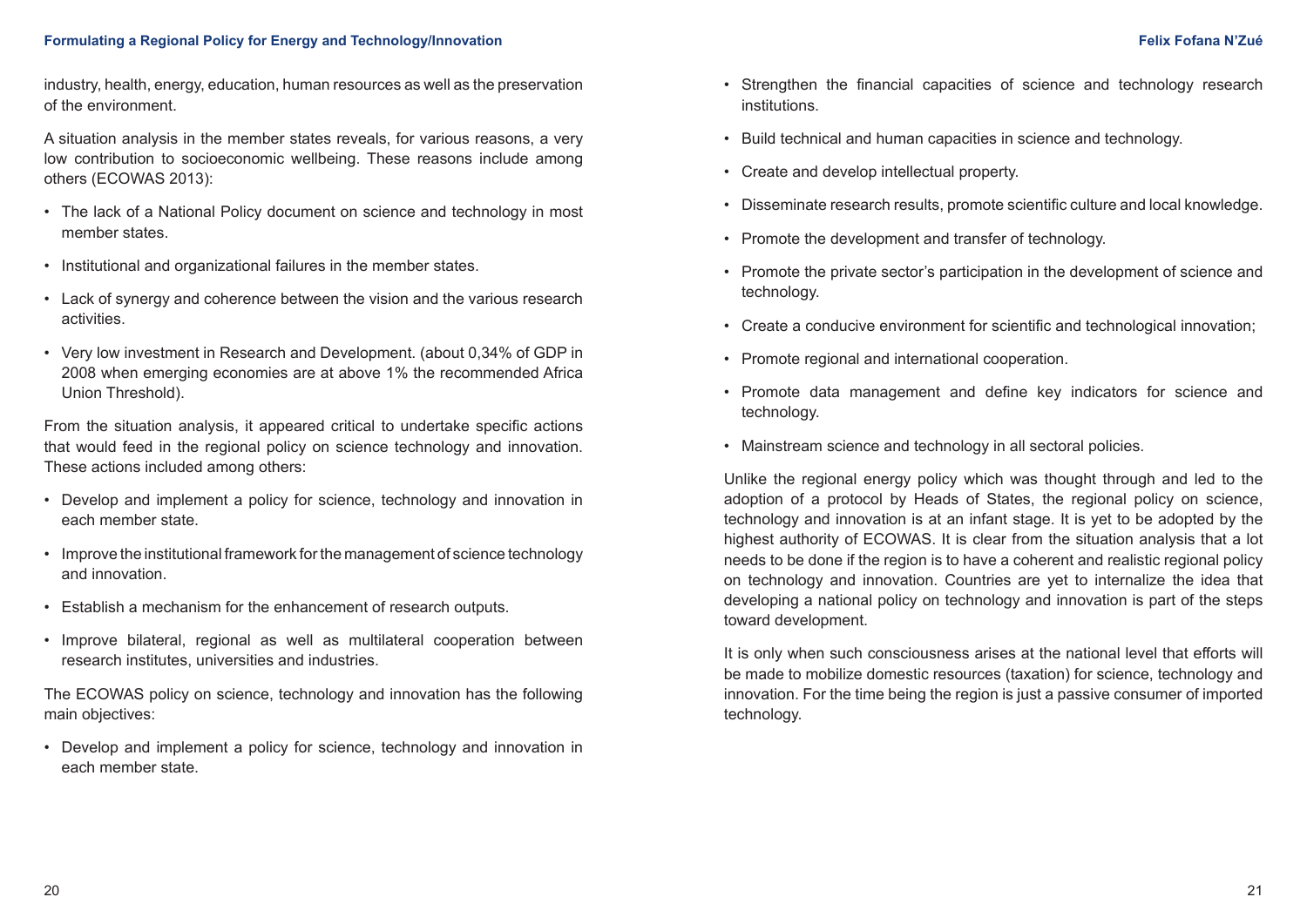# *Taxation and ECOWAS' Regional Energy Policy*

Taxation affects the pricing of resources and specifically energy. It could be attractive or a deterrent to investors. Following Iwayemi, 1998, energy pricing policy should be grounded on three basic principles: i) it should allow the company to cover its production and delivery costs including its replacement investment, and guarantee a rate of return no less than what other producers in the economy can obtain with comparable degree of risks; ii) the relative price structure should encourage competition in the energy market; iii) prices should be allowed to perform their allocative function, which implies that they should reflect the marginal benefit in the next best use.

Taxes and direct income transfers are considered to be more appropriate than price subsidies for the objective of social and regional equity. It is said that current subsidy distortions among supply options encourage investments in cheaper conventional technology and discourage investments with high upfront capital costs (typically in Renewable Energy Technologies). Thus there has been a bias towards grid extension which forecloses decentralized options (ECREEE 2012b). Although national energy policies are not very specific in terms of taxation, there are a few instances where Feed-in-Tariffs or other forms of incentive schemes are indicated, especially in the case of renewable energy. Examples include Cape Verde and Senegal where such incentives have been introduced (ECREEE 2012b). The Ghanaian parliament passed a bill to introduce Feed-in-Tariffs (FIT) to encourage the adoption and use of renewable energy. In addition to this FIT, some countries (Cape Verde, Benin, Burkina Faso, Gambia, Mali, Niger, Senegal, and Togo) have introduced Tax exemptions for the import of Photovoltaic (PV) panels and renewable energy equipment in general (ECREEE 2012b).

At the regional level, all issues related to taxation with respect to ECOWAS regional energy policy are dealt with in the ECOWAS' Energy Protocol adopted by the Authority of Heads of States in 2003 under its Article 21. The ECOWAS Energy Protocol addresses taxation measures affecting contracting parties and how disputes arising from these issues could be resolved. For instance Article 7(3) stipulates that "Each Contracting Party undertakes that its provisions relating to transport of Energy Materials and Products and the use of Energy Transport Facilities shall treat Energy Materials and Products in Transit in no less favorable a manner than its provisions treat such materials and products originating in or destined for its own Area, unless an existing international agreement provides otherwise. Contracting Parties shall, subject to paragraphs (6) and (7) below, secure established flows of Energy Materials and Products to, from or between the Areas of other Contracting Parties. (...)

(6) A Contracting Party through whose Area Energy Materials and Products transit shall not, in the event of a dispute over any matter arising from that Transit, interrupt or reduce, permit any entity subject to its control to interrupt or reduce, or require any entity subject to its jurisdiction to interrupt or reduce the existing flow of Energy Materials and Products prior to the conclusion of the dispute resolution procedures set out in paragraph (7), except where this is specifically provided for in a contract or other agreement governing such Transit or permitted in accordance with the conciliator's decision.

(7) The following provisions shall apply to a dispute envisioned by paragraph (6), but only following the exhaustion of all relevant contractual or other dispute resolution remedies previously agreed between the Contracting Parties party to the dispute or between any entity referred to in paragraph (6) and an entity of another Contracting Party to the dispute:" (see Protocol)

As it could be seen above, the protocol makes provision to taxation measures other than those on income or capital. Article 2910 of the protocol goes further to

10 (2) Trade in Energy Materials and Products and Energy-Related Equipment between Contracting Parties at least one of which is not a member of the WTO shall be governed, subject to the exceptions and rules provided for in Annex D, by the provisions of the WTO Agreement, as applied and practiced with regard to Energy Materials and Products and Energy-Related Equipment by members of the WTO among themselves, as if all Contracting Parties were members of the WTO. (3) Each signatory to this Protocol, and each state or Regional Economic Integration Organization acceding to this Protocol, shall on the date of its signature or of its deposit of its instrument of accession provide to the Executive Secretariat of ECOWAS a list of all customs duties and other charges levied on Energy Materials and Products at the time of importation or exportation, notifying the level of such duties and charges applied on such date of signature or deposit. Any changes to such duties or other charges shall be notified to the Executive Secretariat of ECOWAS, which shall inform the Contracting Parties of such changes. (4) Each Contracting Party shall endeavor not to increase any customs duty or tariff rate or other charge levied at the time of importation or exportation: (a) in the case of the importation of Energy Materials and Products listed in Annex A or Energy-Related Equipment listed in the document to be adopted by the Meeting of Energy Ministers under the terms of Article 30 of this Protocol and described in Part I of the Schedule relating to the Contracting Party referred to in article II of the GATT 1994, above the level set forth in that Schedule, if the Contracting Party is a member of the WTO; (b) in the case of the exportation of Energy Materials and Products listed in Annex A or Energy-Related Equipment listed in the document to be adopted by the Meeting of Energy Ministers under the terms of Article 30 of this Protocol, and that of their importation if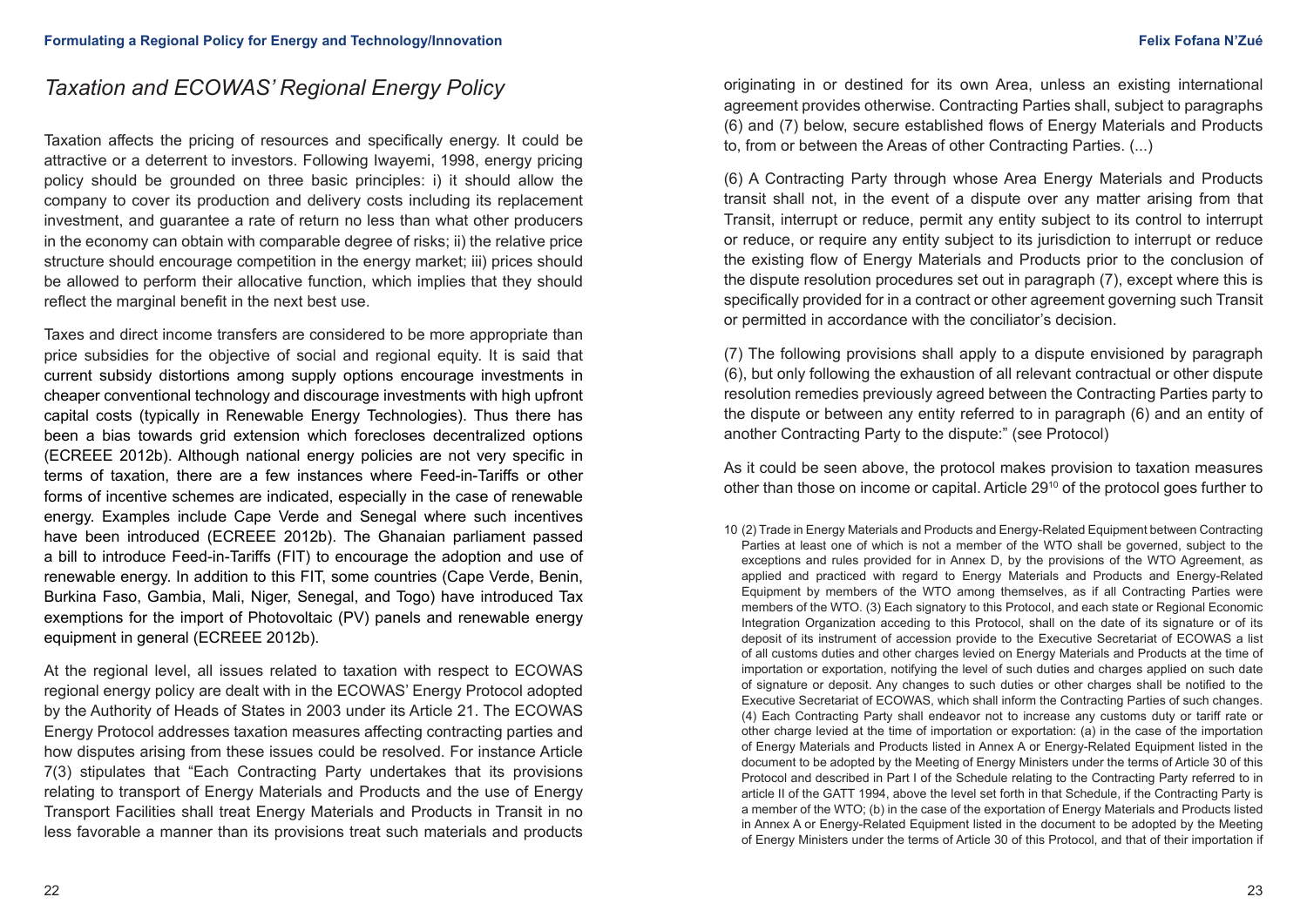address trade in Energy materials and products and Energy-Related Equipment between Contracting Parties at least one of which is not a member of the WTO. In such instances and subject to the exceptions and rules provided for in Annex D in the Protocol, the provisions of the WTO Agreement shall prevail.

Issues pertaining to expropriation are also addressed in the protocol. Indeed, under Article 13 of the protocol when such issue arises, (i) The Investor or the Contracting Party alleging expropriation shall refer the issue of whether the tax is an expropriation or whether the tax is discriminatory to the relevant Competent Tax Authority. Failing such referral by the Investor or the Contracting Party, bodies called upon to settle disputes shall make a referral to the relevant Competent Tax Authorities; (ii) The Competent Tax Authorities shall, within a period of six months of such referral, strive to resolve the issues so referred. Where non-discrimination issues are concerned, the Competent Tax Authorities shall apply the nondiscrimination provisions of the relevant tax convention or, if there is no non-discrimination provision in the relevant tax convention applicable to the tax or no such tax convention is in force between the Contracting Parties concerned, they shall apply the non-discrimination principles under the Model Tax Convention on Income and Capital of the Organization for Economic Cooperation and Development or any other model agreed upon by the Contracting Parties; (iii) Bodies called upon to settle disputes may take into account any conclusions arrived at by the Competent Tax Authorities regarding whether the tax is an expropriation. Such bodies shall take into account any conclusions arrived at within the six-month period prescribed by the Competent Tax

the Contracting Party is not a member of the WTO, above the level most recently notified to the Executive Secretariat of ECOWAS, except as permitted by the provisions made applicable by paragraph (2). (5) A Contracting Party may increase such customs duty or other charge above the level referred to in paragraph (4) only if: (a) in the case of a customs duty or other charge levied at the time of importation, such action is not inconsistent with the applicable provisions of the WTO Agreement, other than those provisions of the WTO Agreement listed in Annex D; or (b) it has, to the fullest extent practicable under its legislative procedures, notified the Executive Secretariat of ECOWAS of its proposal for such an increase, given other interested Contracting Parties reasonable opportunity for consultation with respect to its proposal, and accorded consideration to any representations from such Contracting Parties. (6) In respect of trade between Contracting Parties at least one of which is not a member of the WTO, no such Contracting Party shall increase any customs duty or charge of any kind imposed on or in connection with importation or exportation of Energy Materials and Products listed in Annex A or Energy-Related Equipment listed in the document to be adopted by the Meeting of Energy Ministers under the terms of Article 30 of this Protocol above the lowest of the levels applied on the date of the decision by the Meeting of Energy Ministers to list the particular item in the relevant Annex or document.

Authorities regarding whether the tax is discriminatory. Such bodies may also take into account any conclusions arrived at by the Competent Tax Authorities after the expiry of the six-month period; (iv) Under no circumstances shall involvement of the Competent Tax Authorities, beyond the end of the six-month period, lead to a delay of proceedings.

# *Conclusion and Recommendations*

### *Conclusions*

The paper has tried to provide a better understanding of the political economy of regional energy as well as technology policy formulation and analyze taxation aspects of the regional energy policy. The following conclusions result from the paper:

On energy:

- Low access to energy in ECOWAS member states.
- Countries have attempted to develop national energy policy documents. Not all countries have actually succeeded in drafting a national energy policy document.
- The institutional framework at the national level is made up of several actors. This multiplicity of actors could be detrimental to the development of the energy sector.
- At the regional level the institutional framework of the energy sector is made up of four institutions outside the ECOWAS Commission each of which is autonomous in its operation. This can lead to coordination hitches.
- The ECOWAS energy protocol makes provisions to address all issues related to taxation measures other than tax on income and / or capital.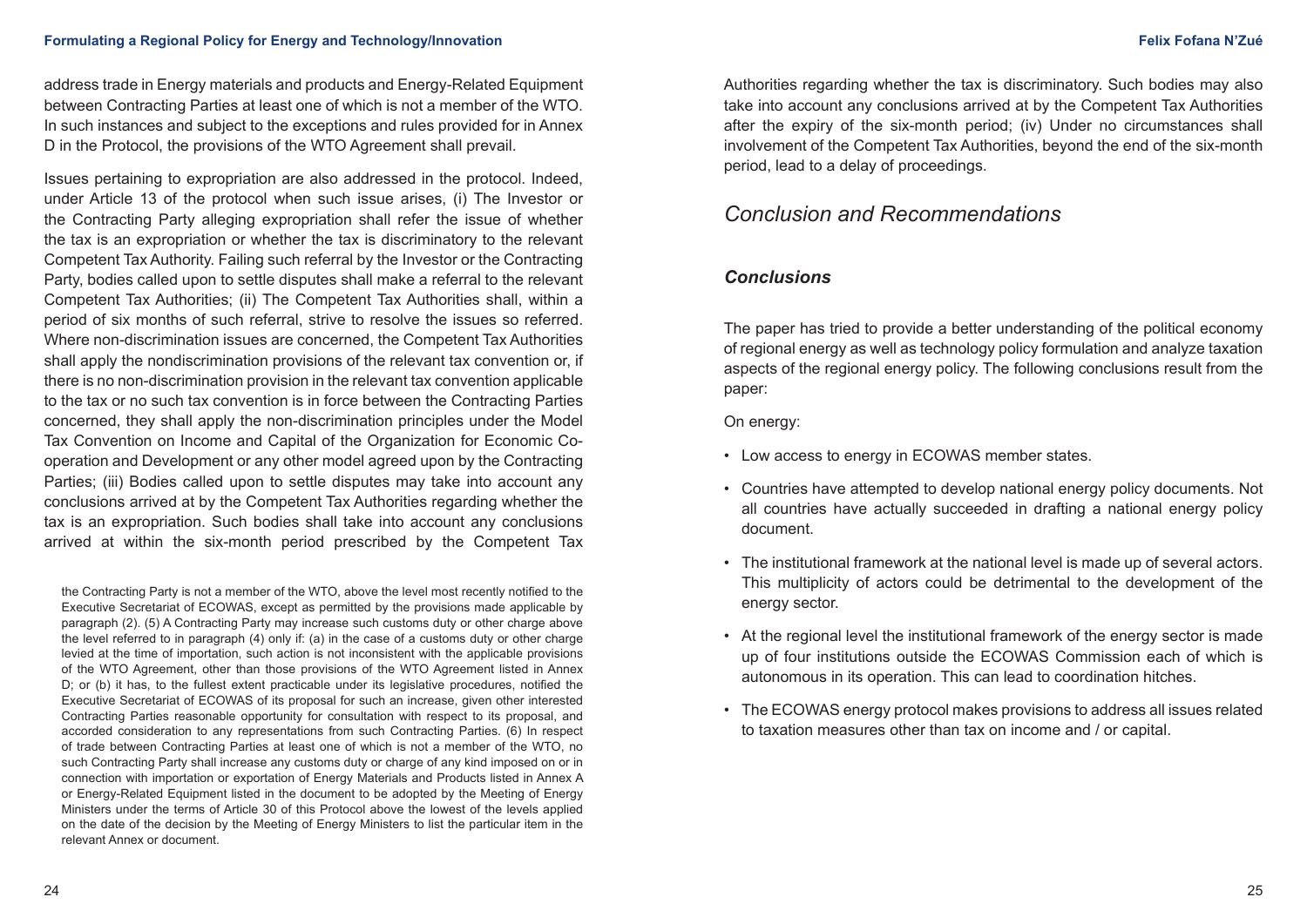On Technology/Innovation:

- Lack of national policy documents on science, technology / innovation.
- Regional policy on science, technology / innovation is at an infant stage and it is yet to be adopted by the Authority of Heads of State.
- No protocol exists to provide guidance on scientific and technological development in the region.

### *Recommendations*

- Disseminate widely the ECOWAS Energy Protocol to ensure compliance and avoid unnecessary arbitration that could be costly.
- Rationalize the institutional set up at both national and regional levels of the energy sector.
- Fast-track the adoption of a regional policy on science, technology/ innovation.

# *Bibliography*

*Decision A/DEC/ 3/5/82 of the Authority of Heads of States and Government of the Economic Community of West African States relating to the ECOWAS Energy Policy.* 

*ECOWAS Energy Protocol A/P4/1/03.* 

ECOWAS, 2013. *Politique Science, Technologie et Innovation.*

ECOWAS, 1982. Integrated and Comprehensive Energy Policy for the Economic Community of West African States. *Official Journal of the ECOWAS*  Vol.4(June), pp. 46-52.

*ECOWAS Regional Electricity Regulatory Authority*. [Online] Available at. http:// www.erera.arrec.org/

ECREEE, 2012a. *ECOWAS Energy Efficiency Policy (EEEP)*. [Online] Available at: [http://www.ecreee.org.](http://www.ecreee.org)

ECREEE, 2012b. *ECOWAS Renewable Energy Policy (EREP)*. [Online] Available at:<http://www.ecreee.org>.

Iwayemi, A., 1998. *Energy Sector Development in Africa. A background paper prepared for the African Development Report*. Abidjan: African Development Bank.

Liberia, 2009. *National Energy Policy, an Agenda for Action and Economic and Social Development.* Ministry of Lands, Mines and Energy: Monrovia.

Nigeria, 2003. *National Energy Policy.* The Presidency. Energy Commission of Nigeria: Abuja

Planetenergie, 2005. *Résumé Exécutif du Livre Blanc*. Available at: [http://www.](http://www.planetenergie.org/IMG/pdf/resume_executif_livre_blanc.pdf) [planetenergie.org/IMG/pdf/resume\\_executif\\_livre\\_blanc.pdf.](http://www.planetenergie.org/IMG/pdf/resume_executif_livre_blanc.pdf)

*Regulation C/REG.23/11/08 establishing the ECREEE, the Regional Centre for Renewable Energy and Energy Efficiency based in Praia, Cape Verde.*

*Regulation C/REG.27/12/07 on the Composition, Organization, Functions and Operation of the ECOWAS Regional Electricity Regulatory Authority.*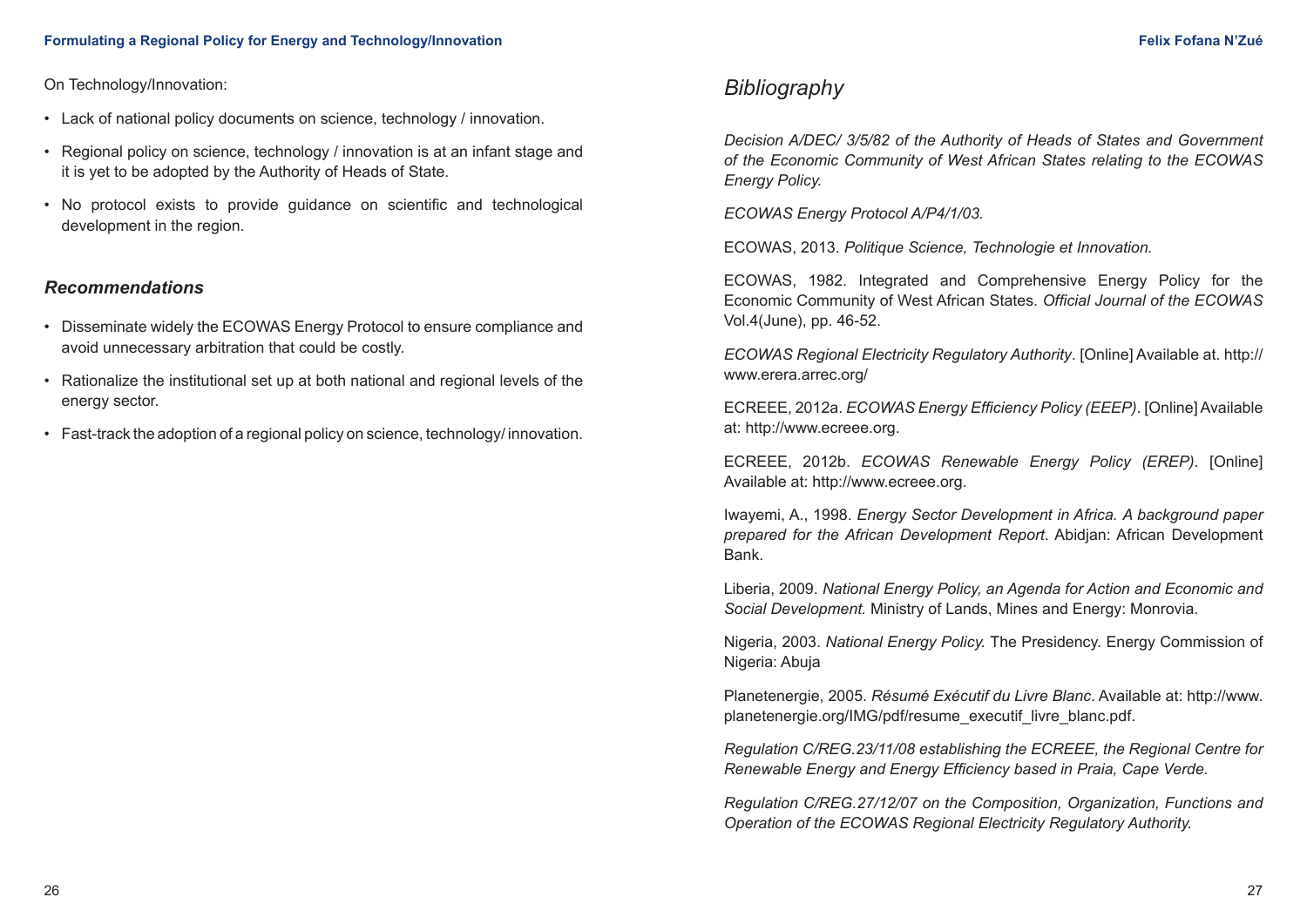#### **Formulating a Regional Policy for Energy and Technology/Innovation**

*Supplementary Act A/SA.2/1/08 establishing the ECOWAS Regional Electricity Regulatory Authority ERERA.*

U.S. Energy Information Administration, 2013. *International Energy Outlook 2013. With Projections to 2040*. Washington: EIA.

Vilar, D. ed., 2012. Renewable Energy in Western Africa: Situation, Experiences and Tendencies.

*West African Power Pool*. [Online] Available at: [www.ecowapp.org.](http://www.wapp.org)

World Resources Institute. 2014. Rights to Resources: The status of local natural resource rights in national laws in sub-Saharan Africa. Downloadable data set. Washington, DC: World Resources Institute. Available at: [http://www.](http://www.wri.org/resources/data-sets/rights-to-resources) [wri.org/resources/data-sets/rights-to-resources](http://www.wri.org/resources/data-sets/rights-to-resources).